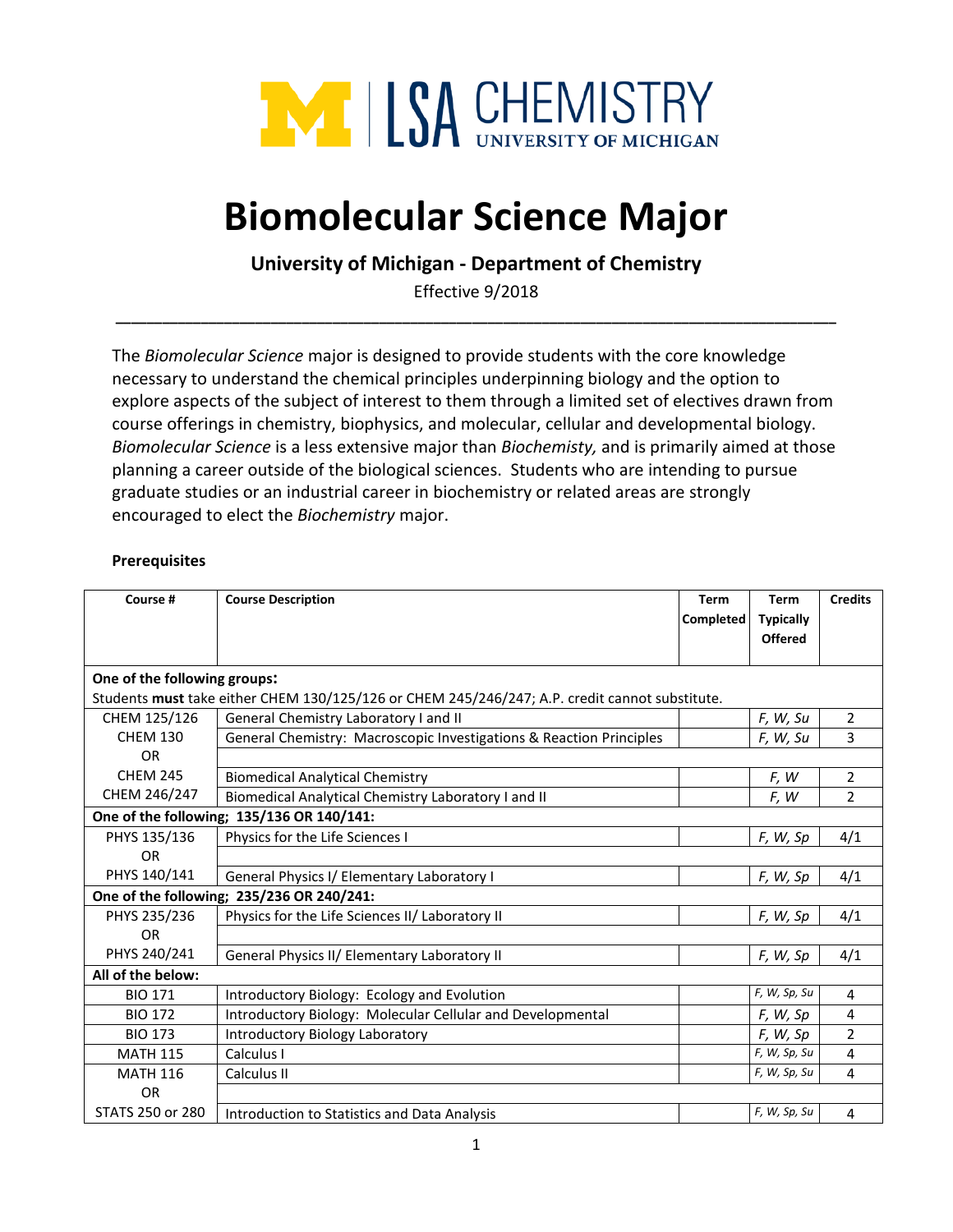# **The Biomolecular Science Program must include the following:**

### **Core courses:**

Students must elect 17 credits of core courses, with options for physical chemistry and introductory biochemistry courses.

| Course #                          | <b>Course Description</b>                                      | Term             | Term             | <b>Credits</b> |  |
|-----------------------------------|----------------------------------------------------------------|------------------|------------------|----------------|--|
|                                   |                                                                | <b>Completed</b> | <b>Typically</b> |                |  |
|                                   |                                                                |                  | <b>Offered</b>   |                |  |
|                                   |                                                                |                  |                  |                |  |
| <b>CHEM 210</b>                   | <b>Structure and Reactivity I</b>                              |                  | F, W, Sp         | 4              |  |
| <b>CHEM 211</b>                   | Investigations in Chemistry                                    |                  | F, W, Sp         | $\mathbf{1}$   |  |
| <b>CHEM 215</b>                   | <b>Structure and Reactivity II</b>                             |                  | F, W, Sp         | 3              |  |
| *CHEM 351                         | <b>Fundamentals of Biochemistry</b>                            |                  | F, W             | 4              |  |
| <b>CHEM 352</b>                   | Introduction to Biochemical Research Techniques: Laboratory    |                  | F, W             | $\overline{2}$ |  |
| 0R                                |                                                                |                  |                  |                |  |
| <b>CHEM 353</b>                   | Introduction to Biochemical Research Techniques and Scientific |                  | F, W             | 3              |  |
|                                   | Writing: Laboratory (ULWR)                                     |                  |                  |                |  |
| One of the following; 230 OR 260: |                                                                |                  |                  |                |  |
| <b>CHEM 230</b>                   | <b>Physical Chemical Principles and Applications</b>           |                  | F, W, Sp         | 3              |  |
| OR.                               |                                                                |                  |                  |                |  |
| <b>CHEM 260</b>                   | <b>Chemical Principles</b>                                     |                  | F, W, Sp         | 3              |  |

## **Elective Courses:**

You must choose 3 from the following: at least one from each category, and at least one 400 level.

| Course #                       | <b>Course Description</b>                                       | <b>Term</b><br>Completed | <b>Term</b><br><b>Typically</b><br><b>Offered</b> | <b>Credits</b> |  |
|--------------------------------|-----------------------------------------------------------------|--------------------------|---------------------------------------------------|----------------|--|
| At least one of the following: |                                                                 |                          |                                                   |                |  |
| <b>CHEM 303</b>                | Introductory Bioinorganic Chemistry: the Role of Metals in Life |                          | F, W                                              | 3              |  |
| <b>CHEM 419</b>                | Intermediate Physical Organic Chemistry                         |                          | F                                                 | 3              |  |
| <b>CHEM 420</b>                | Intermediate Organic Chemistry                                  |                          | W                                                 | 3              |  |
| <b>CHEM 425</b>                | Special Topics in Organic Chemistry                             |                          | W                                                 | 3              |  |
| <b>CHEM 436</b>                | Polymer Synthesis and Characterization                          |                          | W                                                 | 3              |  |
| <b>CHEM 451</b>                | Advanced Biochemistry: Macromolecular Structure and Function    |                          | F, W                                              | 4              |  |
| <b>CHEM 452</b>                | Advanced Biochemistry: Cellular Processes                       |                          | W                                                 | 4              |  |
| <b>CHEM 453</b>                | Biophysical Chemistry I: Thermodynamics and Kinetics            |                          | F                                                 | 3              |  |
| <b>CHEM 455</b>                | Special Topics in Biochemistry                                  |                          | F                                                 | 3              |  |
| <b>CHEM 465</b>                | Special Topics in Physical Chemistry                            |                          | W                                                 | 3              |  |
| At least one of the following: |                                                                 |                          |                                                   |                |  |
| CHEM 440 or                    | <b>Biophysics of Disease</b>                                    |                          | F                                                 | 3              |  |
| <b>BIOPHYS 440</b>             |                                                                 |                          |                                                   |                |  |
| BIOPHYS 420                    | <b>Structural Biology I</b>                                     |                          | W                                                 | 3              |  |
| <b>BIOPHYS 421</b>             | <b>Structural Biology II</b>                                    |                          | F                                                 | 3              |  |
| <b>BIO 305</b>                 | Genetics                                                        |                          | F, W, Sp, Su                                      | 3              |  |
| <b>MCDB 405</b>                | Molecular Basis of Development                                  |                          | W                                                 | 3              |  |